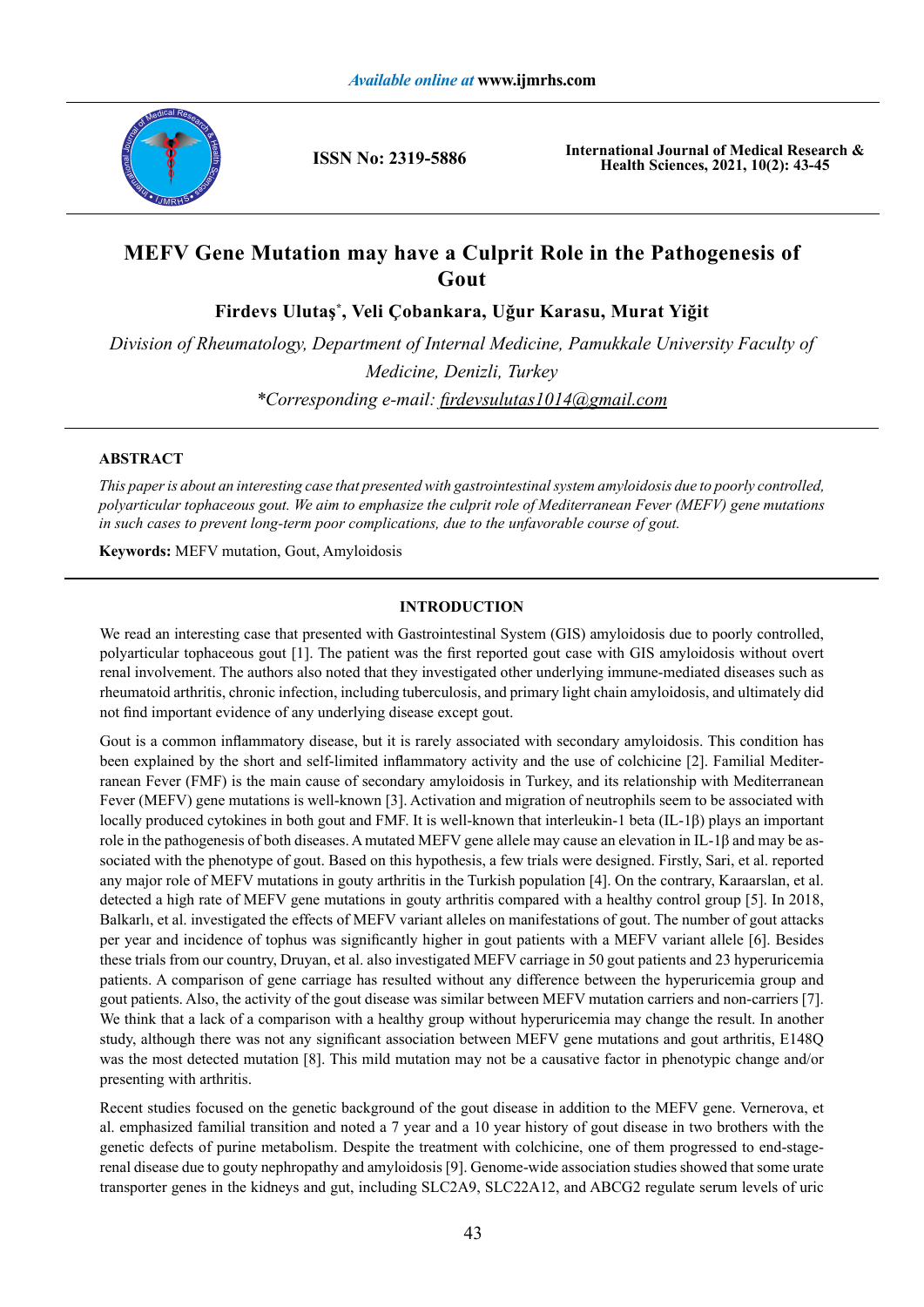acid, and functional mutations in these genes may increase the development risk of gout [10]. Although genes related to the NLRP3 inflammasome pathway also play a role, genetic variants that increase penetrance, predict responsiveness to therapies, or patients who will progress from hyperuricemia to gout are not clear today [11].

Many simple and convenient fluorescence methods are under investigation to detect serum, urine, and/or salivary uric acid levels in recent studies [12]. The newest one is a highly sensitive electrochemical sensor that is successfully used to determine serum uric acid in real human specimens [13]. It should not be forgotten that not all patients with hyperuricemia develop gout. The demonstration of Monosodium Urate (MSU) crystals in synovial fluid or tophus aspirates is necessary to diagnose patients with gout to our current knowledge [14]. New classification criteria for gout have a good sensitivity of over 80% in the detection of the early disease [15]. These criteria set are based on a scoring-system and include ultrasound findings due to widespread use of ultrasound. Also, Dual-Energy Computed Tomography (DECT) has improving evidence in detecting MSU crystals in early phases [16]. Early clinical examination, a look for tophi on physical examination, screening MSU crystals, and/or double contour signs with imaging methods may provide early detection in those patients with suspected genetic defects and/or family history.

The main step in preventing gout attacks is the management of the disease. Comprehensive lifestyle changes include a low-purine diet, weight loss, restrictive consumption of alcohol and sweetened beverages, and regular exercise programs [17]. Urate lowering therapy is still the cornerstone of preventing recurrent gout attacks in which serum uric acid levels are uncontrolled. Concomitant anti-inflammatory prophylaxis with colchicine is strongly recommended for at least 3-6 months when initiating urate-lowering therapy [18].

Although there is still no clear data about the frequency and relationship of MEFV mutations in gout patients with amyloidosis due to a rare occurrence, MEFV gene mutations could be checked in such cases due to the unfavorable course of gout and the relatively short disease duration. Regular use of colchicine for longer than the recommended time may change the course of the disease is poorly controlled resistant gout cases. Nevertheless controlling the gout attacks and the underlying inflammation is still the most important policy to prevent secondary amyloidosis in patients with gout disease.

## **DECLARATIONS**

#### **Conflicts of Interest**

The authors declared no potential conflicts of interest with respect to the research, authorship, and/or publication of this article.

### **REFERENCES**

- [1] Azzam, Ali, et al. "Malabsorption secondary to gout-induced amyloidosis." *ACG Case Reports Journal,* Vol. 4, 2017, p. e32.
- [2] Levo, Y., et al. "Gout and amyloidosis." *Annals of the Rheumatic Diseases,* Vol. 39, No. 6, 1980, pp. 589-91.
- [3] Turkish FMF Study Group. "Familial Mediterranean Fever (FMF) in Turkey: results of a nationwide multicenter study." *Medicine,* Vol. 84, No. 1, 2005, pp. 1-11.
- [4] Sari, Ismail, et al. "Is there a relationship between gouty arthritis and Mediterranean fever gene mutations?"*Brazilian Journal of Rheumatology (English Edition),* Vol. 55, No. 4, 2015, pp. 325-29.
- [5] Karaarslan, Ahmet, et al. "Prevalence and significance of MEFV gene mutations in patients with gouty arthritis." *Rheumatology International,* Vol. 36, No. 11, 2016, pp. 1585-89.
- [6] Balkarli, Ayse, et al. "A variant allele of the Mediterranean-fever gene increases the severity of gout." *International Journal of Rheumatic Diseases,* Vol. 21, No. 1, 2018, pp. 338-46.
- [7] Druyan, Amit, et al. "Is there a correlation between carriage of an MEFV mutation and gout?" *Harefuah,* Vol. 158, No. 9, 2019, pp. 576-78.
- [8] Salehzadeh, Farhad, et al. "Familial Mediterranean fever gene mutations and gout as an auto-inflammatory arthropathy." *Medical Archives,* Vol. 73, No. 1, 2019, pp. 55-57.